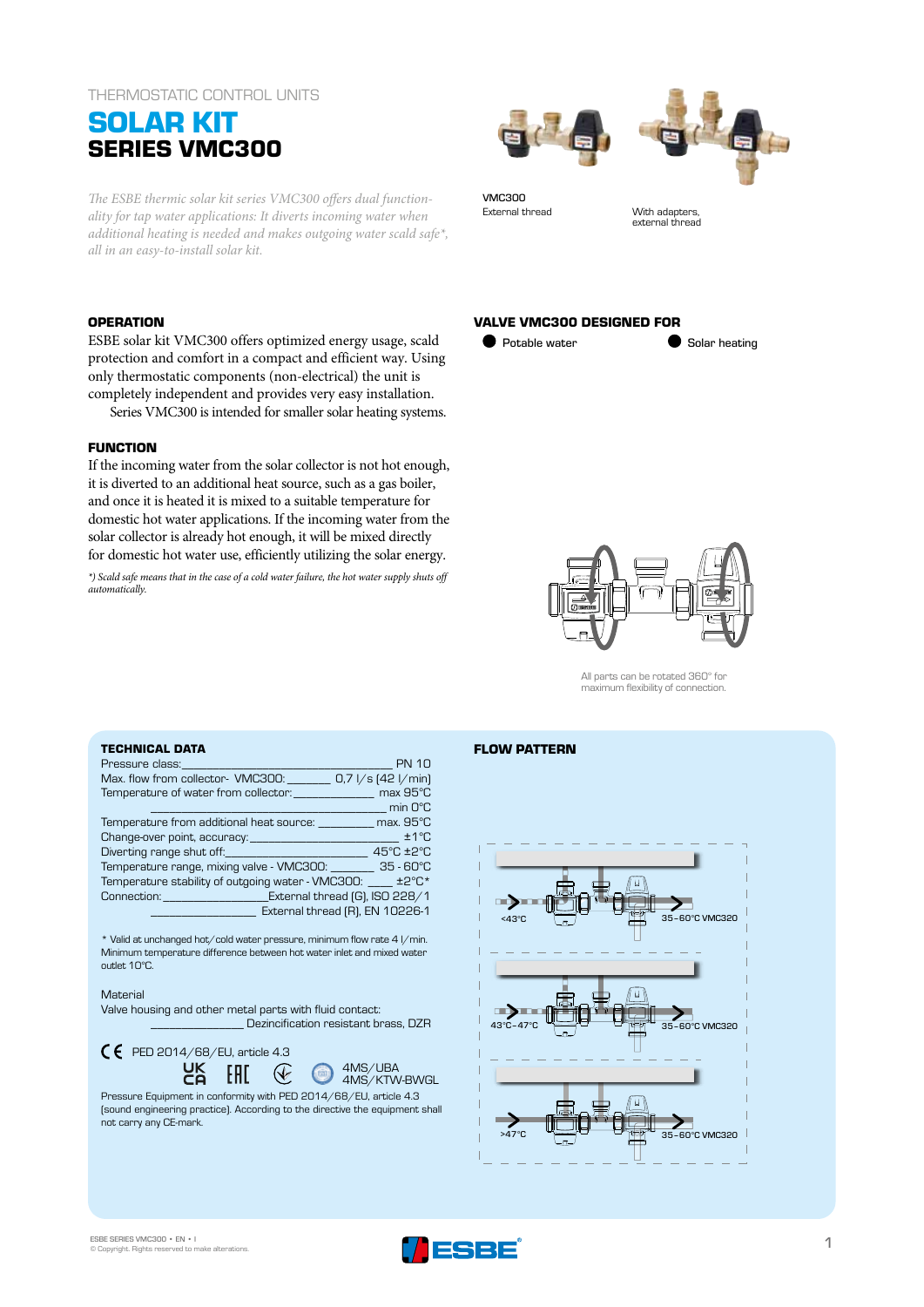THERMOSTATIC CONTROL UNITS





# **SERIES VMC322, EXTERNAL THREAD**

| Art. No.                                                     | <b>Reference</b> | Change-<br>over point | $\sqrt{N}$ | Connection | <b>Dimension</b> |    |    |    |    |                   |    |    |     | Note |      |
|--------------------------------------------------------------|------------------|-----------------------|------------|------------|------------------|----|----|----|----|-------------------|----|----|-----|------|------|
|                                                              |                  |                       |            |            | 7 S Y            | B  | ∽  | D  |    | <b>CONTRACTOR</b> | G. | Н  |     |      | (kg) |
| 31521000                                                     | <b>VMC322</b>    | 45°C                  | 1,5        | G 1"       | 206              | 42 | 52 | 46 | 42 | 42                | 35 | 68 | 136 |      | 1,22 |
| * Kycaralug in m <sup>3</sup> /h at a negocura dean of 1 han |                  |                       |            |            |                  |    |    |    |    |                   |    |    |     |      |      |

Kvs-value in  $m^3/h$  at a pressure drop of 1 bar.